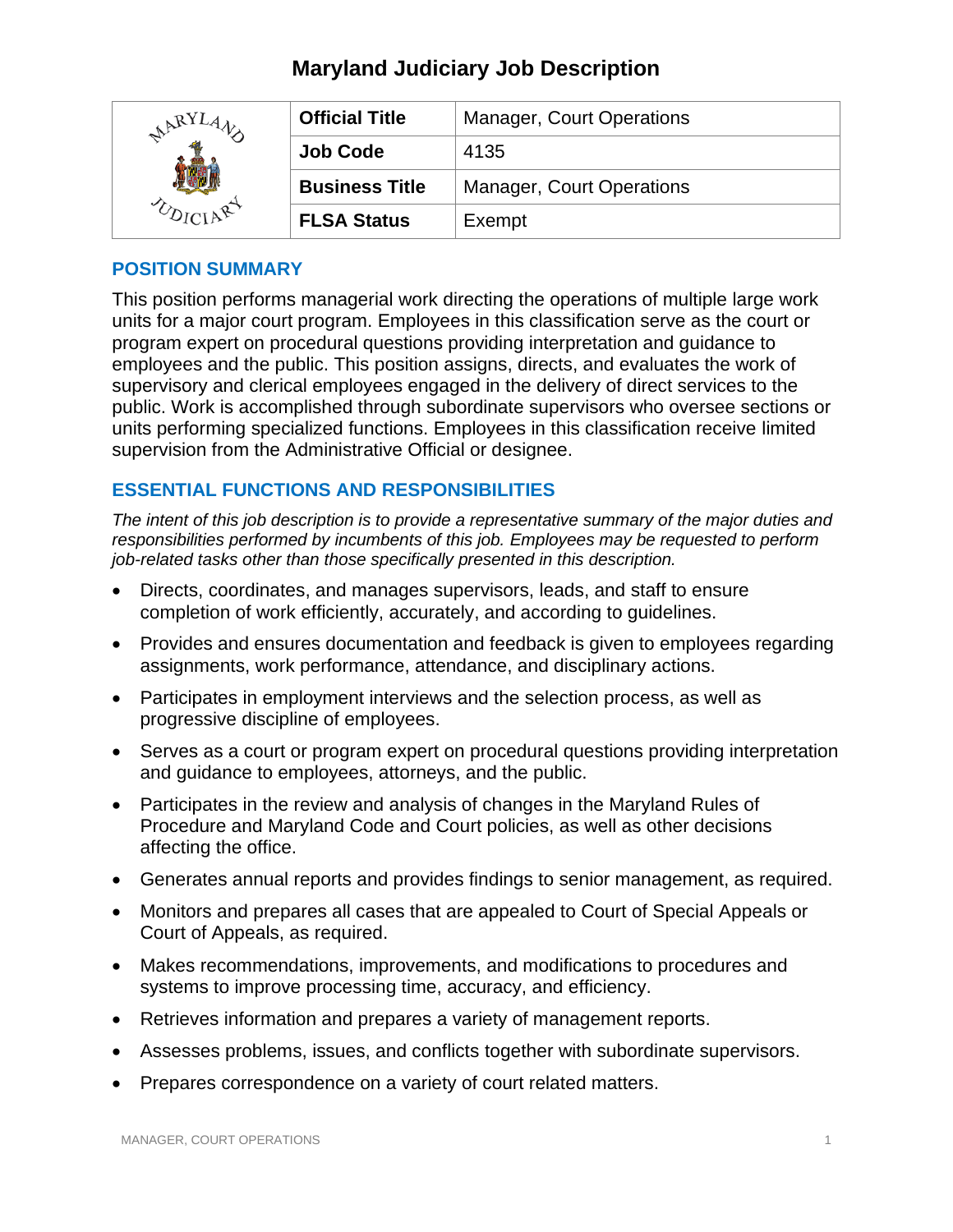• Acts as system liaison with JIS, as required.

# **MINIMUM QUALIFICATIONS**

#### **Education and Experience**

- Bachelor's degree from an accredited college or university.
- Five (5) years of work experience, preferably in court operations, or in the fields of criminal justice, parole and probation, legal or financial services, to include three (3) years in a trial or appellate court of the United States in which two (2) years consisted of supervising court staff.

#### **Note:**

Additional court work experience, as defined above, may substitute on a year for year basis for up to four (4) years of the required education.

# **KNOWLEDGE, SKILLS, AND ABILITIES**

### **Knowledge of:**

- Maryland Judiciary's policies, procedures, laws, and forms involving various types of court cases and the implication each of these have on the accounting operations of the court.
- Judiciary Human Resources policies and procedures.
- Maryland Judiciary Court systems and operations.
- Appeal practices and procedures.
- The principles of office management and supervision.

# **Skill in:**

- Verbal and written communication.
- Guiding employees in demanding situations.
- Interpersonal communication and relations.
- Problem solving, prioritizing, scheduling, and decision making.
- Collaborative leadership.
- Analyzing information, problems, situations, practices, and procedures.

# **Ability to:**

- Communicate clearly, tactfully, and effectively with judges, the public, police agencies, attorneys, and other court officials and personnel, both verbally and in writing.
- Conduct research and problem solve often complex issues, concerns, or situations that may arise.